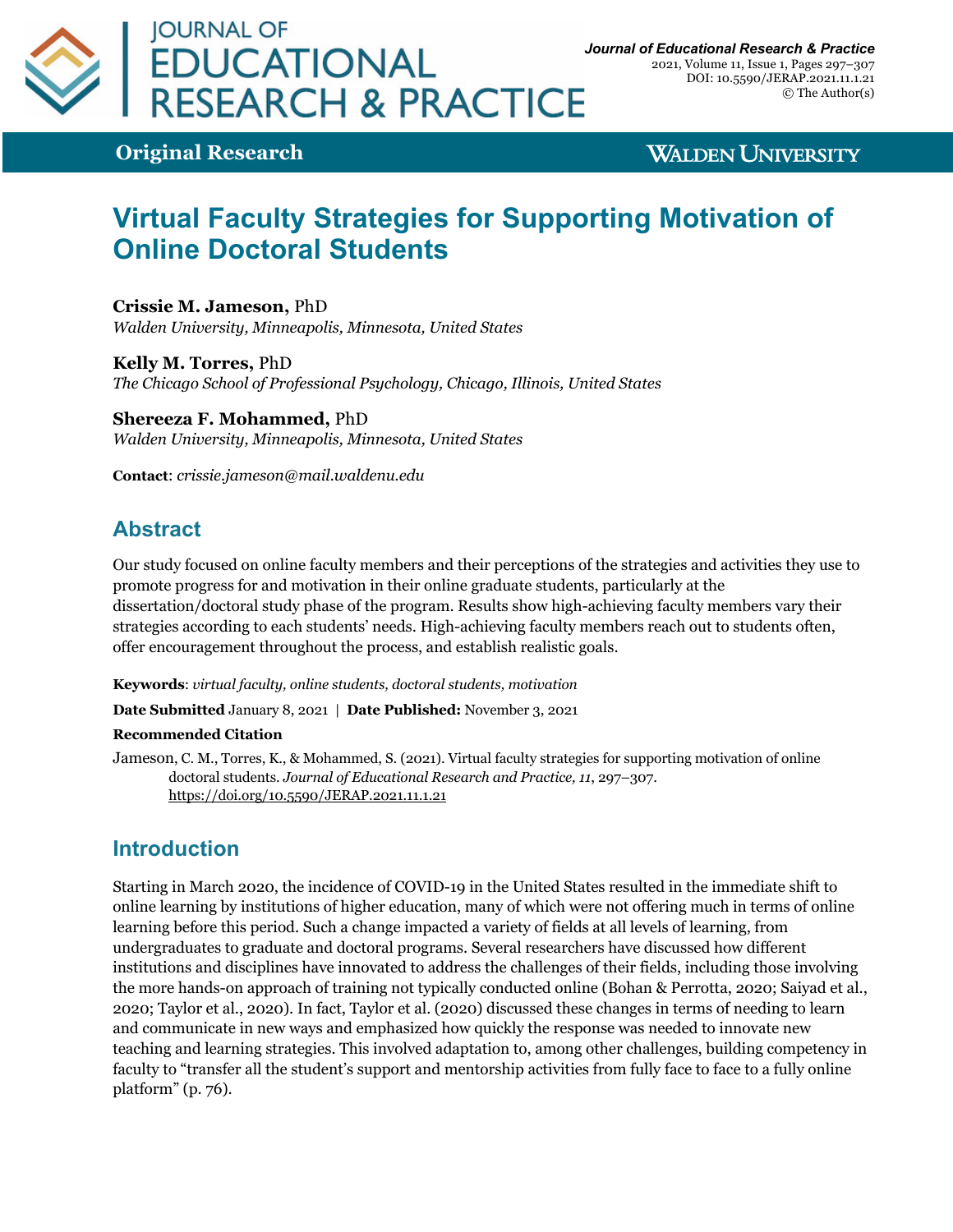Because online doctoral mentoring can encompass many components, including advising, modeling, encouraging, promoting, and guiding students through the research process (Kumar & Coe, 2017), faculty members need to use mentorship strategies effectively to enhance students' levels of motivation toward degree completion. However, online faculty members may experience difficulties in providing mentorship in online learning contexts (Kumar & Coe, 2017) since they most likely received mentoring in their graduate studies through face-to-face interactions. As a result, faculty members may need to adjust their mentoring strategies when working with online versus traditional, on-ground learners. Further, institutions may need to provide professional development opportunities that help faculty members acquire effective mentoring skills. For example, Kumar and Johnson (2017) proposed that:

The use of multiple technologies to mentor research and communicate with students; negotiation of expectations for drafts and updates; implementation of clear structures for online mentoring and dissertation procedures; and provision of timely feedback, psychosocial support, and exemplars of quality writing in the online environment can create a dissertation experience to facilitate mentees' growth, autonomy, and successful dissertation completion. (pp. 219–220)

Since faculty members may not have been explicitly taught how to provide effective virtual mentoring approaches, institutions need to consider how best to support faculty members in their development of these skills. One option could be for institutions to provide workshops or symposia to faculty members who are new or in the process of transitioning to chair online doctoral students. Mahsood et al. (2018) found that various professional development opportunities were perceived positively by faculty members in enhancing their professional practices and teaching skills. Steinert et al. (2016) further discovered that faculty development initiatives were not only perceived positively by faculty members but also resulted in their increased levels of effective educational practices, enthusiasm, and self-confidence. Moreover, due to the complexities associated with mentoring, faculty members may need to reflect on what strategies may be most effective in connecting with their online mentees. Reflective practitioners can adopt "a reflective stance toward their practice as a means of ongoing professional development" (Kayapinar, 2016, p. 1672). This, in turn, may result in faculty members using reflective practices to continually improve their mentorship approaches. By restructuring their perceptions of the mentoring process, faculty members may be able to support their mentees better as they progress through their dissertation research, and they may be able to assist students in acquiring higher levels of self-confidence in their ability to conduct future research. Through this type of mentorship approach, students may be more motivated to continually make dissertation progress and successfully complete their doctoral studies.

Our present research was a follow-up study to one conducted in spring, 2018 that focused on students and their perceptions of how online faculty members supported and motivated their progress in the dissertation/doctoral study phase of their online graduate program. Conversely, this study focused on faculty members and their perceptions of the strategies and activities they use to promote progress for and motivation in their online graduate students, particularly at the dissertation/doctoral study phase of the program.

### **Supporting Motivation**

Motivation can be either extrinsic (externally focused) or intrinsic (internally focused). Ryan and Deci considered intrinsic motivation to be a more powerful motivator for keeping students engaged and making progress on their academic pursuits (Ryan & Deci, 2000). Motivation can change (between intrinsic and extrinsic) over time; however, research continues to demonstrate that intrinsic motivation is a powerful factor for keeping a doctoral student from dropping out or not making progress (Templeton, 2016; Thunborg et al., 2013).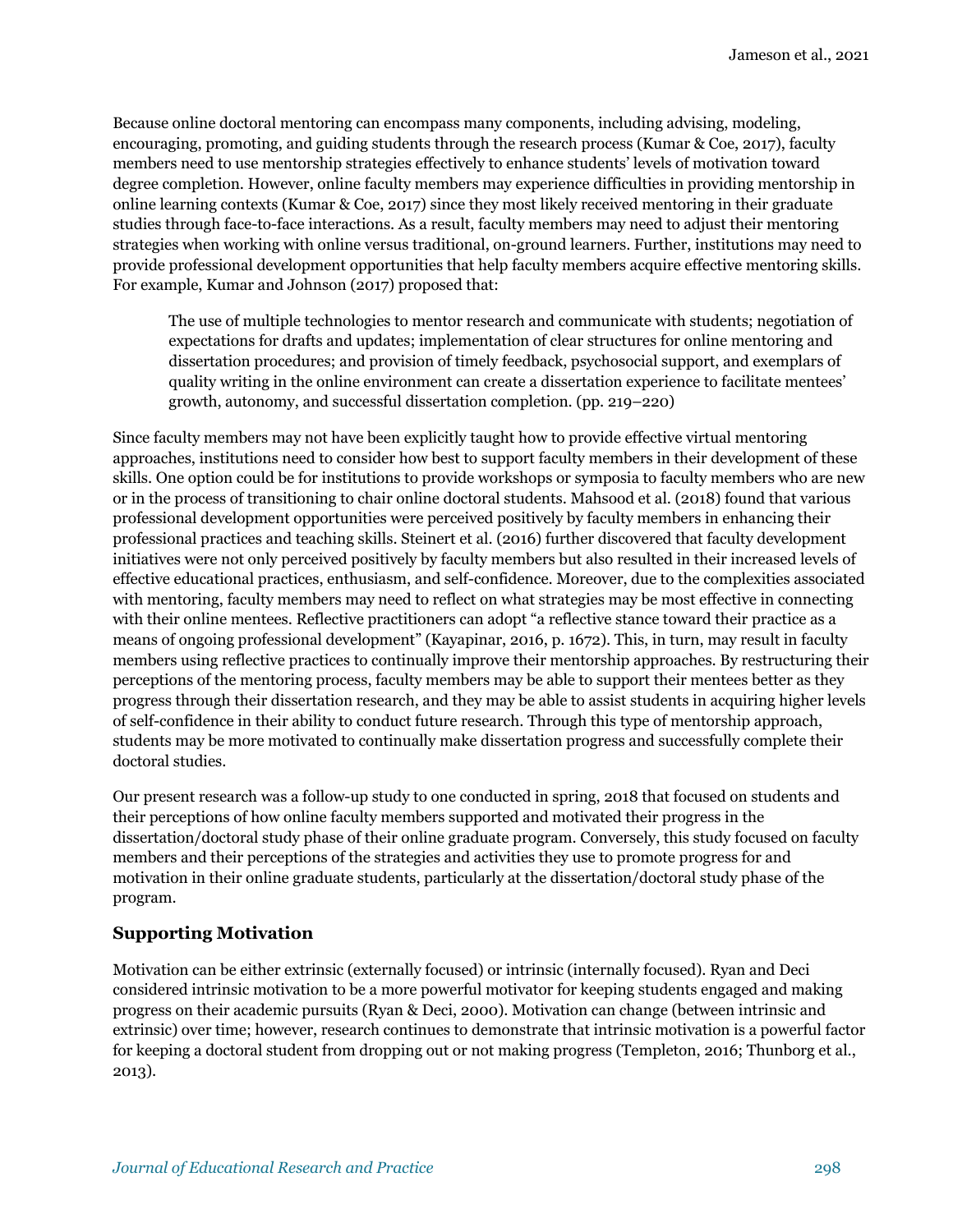When people are intrinsically motivated, they enjoy engaging in learning activities. These behaviors then have an internal perceived locus of causality—coming from internal sources rather than external sources (deCharms, 1968). This motivation fuels one's interest and autonomy, which is central to promote a learner's progress and development (Deci & Ryan, 1985; Flavell, 1999). Deci and Ryan's (1985) Self-Determination Theory was used as the framework for our study to examine the research questions listed. The constructs of autonomy (choice), competence (ability), and relatedness (connectedness) were used to create the survey items used in data collection.

The purpose of our study was to investigate virtual faculty strategies to support online doctoral students' motivation to continue in the program and, ultimately, graduate.

### **Method**

#### **Design**

The methodology for our study was an exploratory case study (Yin, 2003), which was appropriate as it examines the perceptions and rich experiences of those in the case (Yin, 2014). For our study, the case is virtual faculty members who serve as chairs on dissertation/doctoral committees for online doctoral students at two different online universities. The two different localities of participants provided a single case for collecting data, but each university is considered its own subcase as they are slightly dissimilar and from a different participant pool of faculty members. Additionally, we used a combination qualitative questionnaire and quantitative survey to collect the data (see the Appendix). We used both open-ended (qualitative) items that required participants to write out their responses and Likert-scale items (quantitative) that were analyzed descriptively. The data from each part of the instrument were triangulated to produce the findings to answer the two research questions.

**Research Question 1:** How do virtual faculty members support motivation (i.e., autonomy, competence, and relationships) of online doctoral students?

**Research Question 2:** How do virtual faculty members act as mentors to online doctoral students?

#### **Institution A**

University A is a large, private, for-profit, online university offering degrees ranging from bachelor's to doctoral degrees. Graduate students comprise approximately 75% of the student population. Many of the university's students are working professionals who are balancing professional, personal, and academic demands. Faculty members are trained practitioners in their fields and are experienced online educators, but they are also trained by the university on best practices for online teaching as new and continuing faculty members. The university faculty members possess academic and industry credentials that allow for the inclusion of practical examples into their program curriculum.

#### **Institution B**

University B is a not-for-profit institution that consists of eight campuses, which include seven on-ground campuses and an online campus. The online campus contains the largest student enrollment at the university. Approximately 79% of the student population are graduate students. Many university students are working professionals who are balancing professional, personal, and academic demands. Similarly, the faculty members at Institution B are trained practitioners who possess professional experiences outside of academia that they incorporate into their courses. Online faculty members who teach in doctoral programs at the institution are required to complete trainings focused on best practices in online teaching and mentoring dissertation students.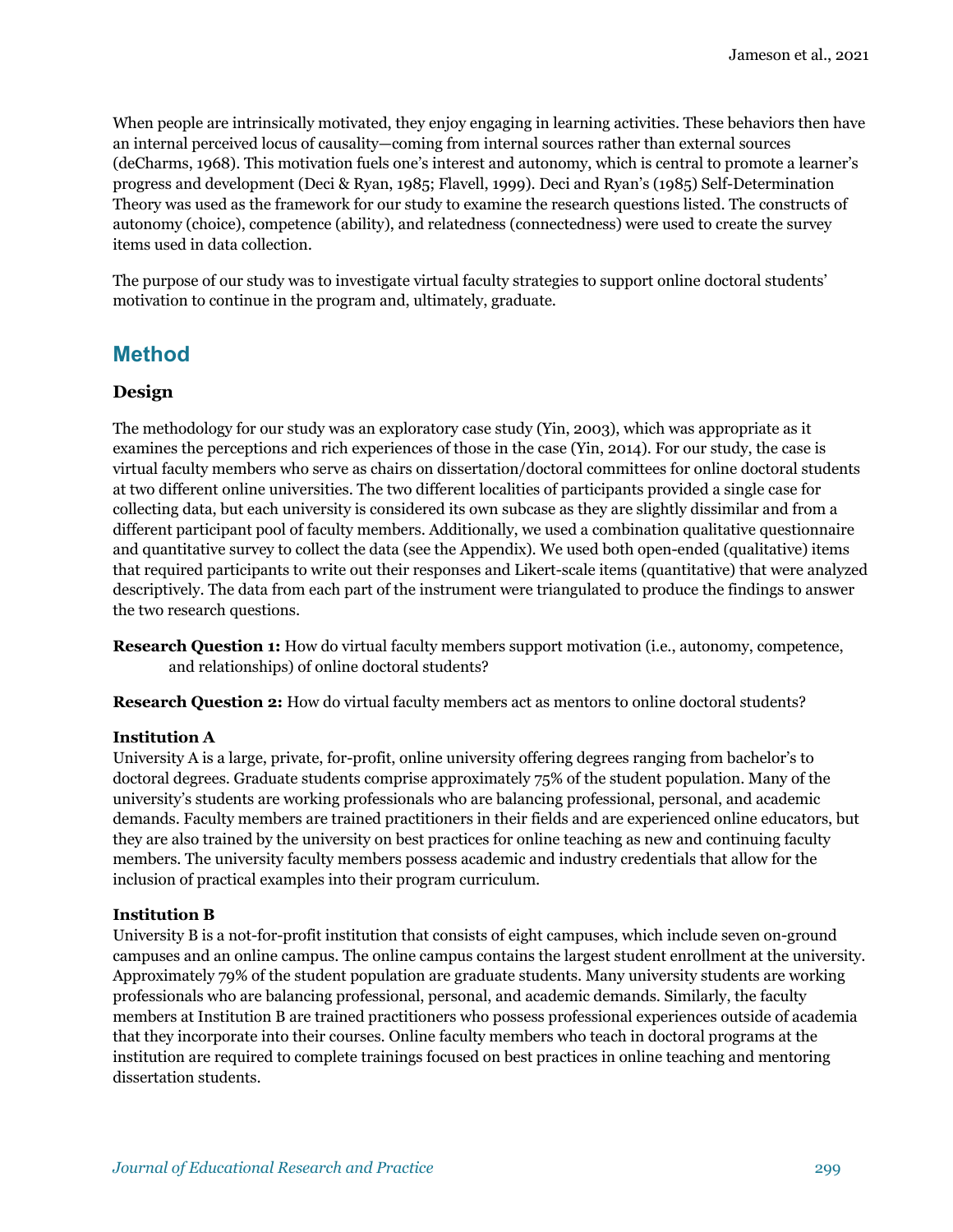Both institutions in which data were collected for our study have supported online doctoral students for more than 40 years, so these faculty respondents were likely familiar with the particular needs of online doctoral students.

#### **Participants**

**Institution A.** The sample came from the participant pool of a large, American-based, online university population consisting of students and faculty members. Faculty members who opted in to become participants received a login and password and were then able to participate in research studies posted to the site. The online survey was accessed via a link on the website to faculty members currently in the participant pool. Monthly emails were sent to all participant pool enrollees as a way to encourage participants to take part in the research being conducted. The participant pool site was open to any U.S. adult, but it was only advertised on the large, for-profit university site pages to increase the chance that the participants were faculty members of that university. The survey link was also featured in various institutional faculty newsletters.

**Institution B.** The participants in our study included faculty members from the institution's Online Campus. Participants represented faculty members from six different online doctoral programs of study. For our study, online faculty members were contacted to participate in the study and were provided an electronic survey link. This institution does not offer a participant pool for research.

### **Data Collection**

The data collection began just before the pandemic in the United States (approximately March, 2020 in most states) but continued through the first several months of the pandemic (from December, 2019 until April, 2020). All responding faculty members were established in their online teaching even though, for many faculty members at many universities across the United States transitioning to online courses was new and sudden. There were 16 participants from each institution (32 in total). All faculty participants were fully online faculty members and served as a chair/mentor for at least one online doctoral student in the dissertation/doctoral study phase of an online doctoral program; this was verified through background questions to ensure that the participants met the criteria for participation.

The faculty participants in both institutions were a mix of both full-time and part-time faculty members. Participation in the online surveys was completely voluntary, and no incentives were provided for completion.

#### **Instrument**

The survey was a combination of Likert-scale items (very, somewhat, slightly, not at all) where participants were asked to indicate their level of agreement with the given statement. The survey included open-ended items where participants were asked follow-up questions and to give more details regarding their own experiences. Statements included perceptions of thoughts on their ability to support student progress, motivate student progress, establish positive working relationships with students, and mentor students. The survey included 20 items.

Initial items were included to ensure that participants met the criteria to participate:

- 1. What is your role at the university? (student, faculty)
- 2. If faculty, do you work with doctoral (EdD, PhD, or EdS) students in a fully online program?
- 3. If yes, do you work with students during the doctoral study/dissertation/capstone phase?
- 4. Do you serve as the chair for online students during the doctoral study/dissertation/capstone phase?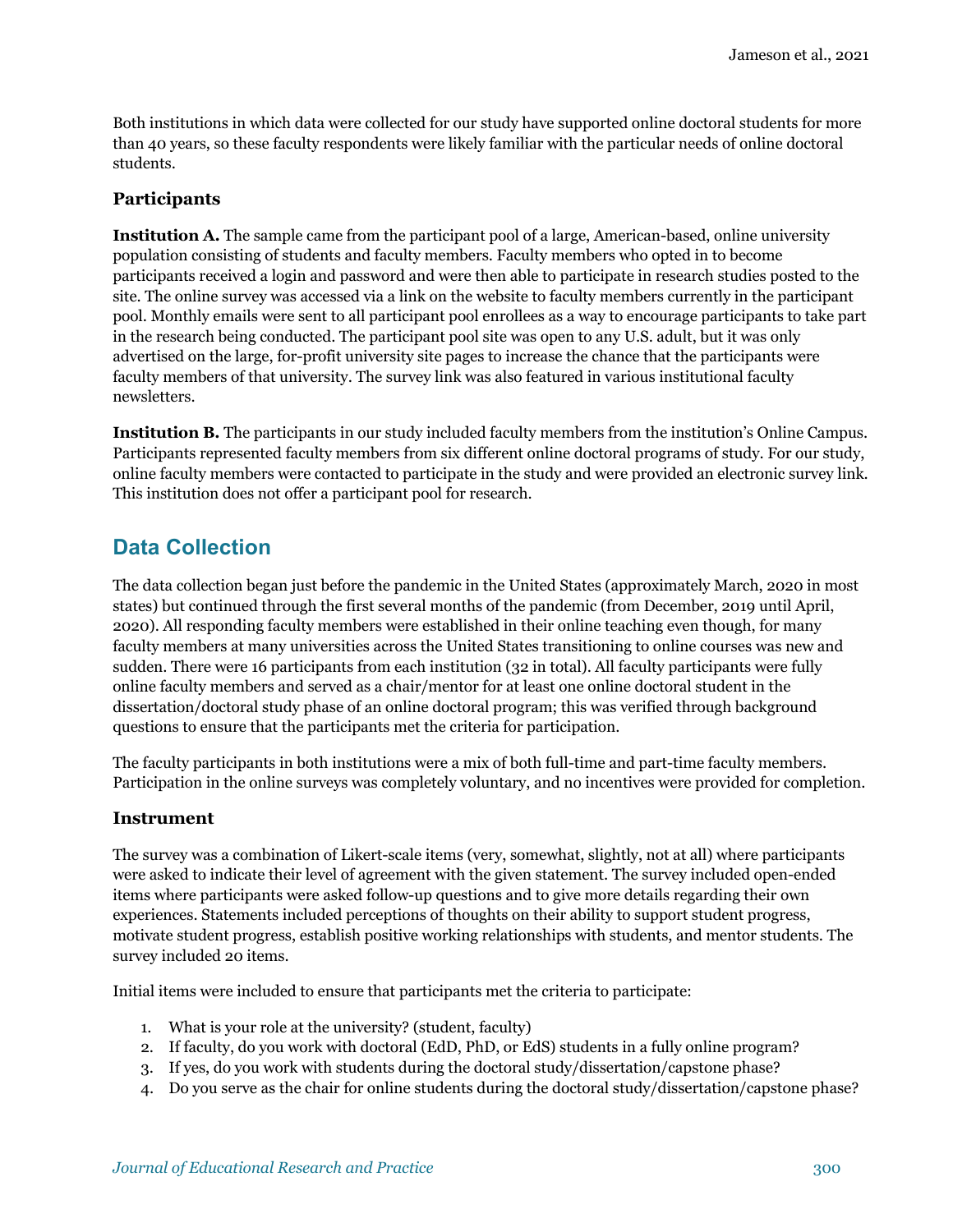5. If no, thank you for your willingness to participate, but this study focuses on faculty who serve as chairs for online doctoral students during the doctoral study/dissertation/capstone phase of the program.

The survey was expected to take 10–15 minutes to complete. The full survey can be found in the Appendix. The findings for each research question are presented in the next section.

### **Findings**

Based on the responses, most faculty participants seemed to be highly confident in their skills to support online doctoral students with the dissertation/doctoral study. Many faculty participants mentioned their numerous years of experience (most reported 10–30 years) serving as a chair for online doctoral students. Similarly, many participants stated that they had served as the chair for numerous students who had successfully graduated (some reported as many as 100+ students who graduated). Altogether, most of the faculty participants seemed highly skilled in their work as a virtual mentor for online doctoral students.

The results of each research question (1 and 2) are presented below in Table 1. Note that although the choices "somewhat" and "not at all" were offered for Likert-scale items, these were not selected for any item.

| <b>Survey Item</b>                                         | Institution $A(n)$ | Institution $B(n)$ | Total $(n)$    |
|------------------------------------------------------------|--------------------|--------------------|----------------|
| Confidence in their ability to provide support to students |                    |                    |                |
| Very                                                       | 16                 | 8                  | 24             |
| Somewhat                                                   | $\Omega$           | 8                  | 8              |
| Ability to motivate students in their progression          |                    |                    |                |
| <b>Very</b>                                                | 5                  | 6                  | 11             |
| Somewhat                                                   | 11                 | 10                 | 21             |
| Positive working relationship with students                |                    |                    |                |
| Very                                                       | 15                 | 15                 | 30             |
| Somewhat                                                   | $\mathbf{1}$       | $\mathbf{1}$       | $\overline{2}$ |
| Skillset level to mentor students                          |                    |                    |                |
| <b>Very</b>                                                | 16                 | 9                  | 25             |
| Somewhat                                                   | $\Omega$           | 7                  | 7              |
| Outreach level for students who stop making progress       |                    |                    |                |
| Very                                                       | 15                 | 9                  | 24             |
| Somewhat                                                   | $\mathbf{1}$       |                    | 8              |
| Accommodating students to motivate them                    |                    |                    |                |
| Very                                                       | 12                 | 12                 | 24             |
| Somewhat                                                   | 4                  | 4                  | 8              |
| Availability of chair to support progress                  |                    |                    |                |
| Very                                                       | 13                 | 16                 | 29             |
| Somewhat                                                   | 3                  | $\mathbf 0$        | 3              |

**Table 1.** *Survey Results for Faculty Likert-Scale Items*

*Note*.  $n = 32$  ( $n = 16$  for each institution)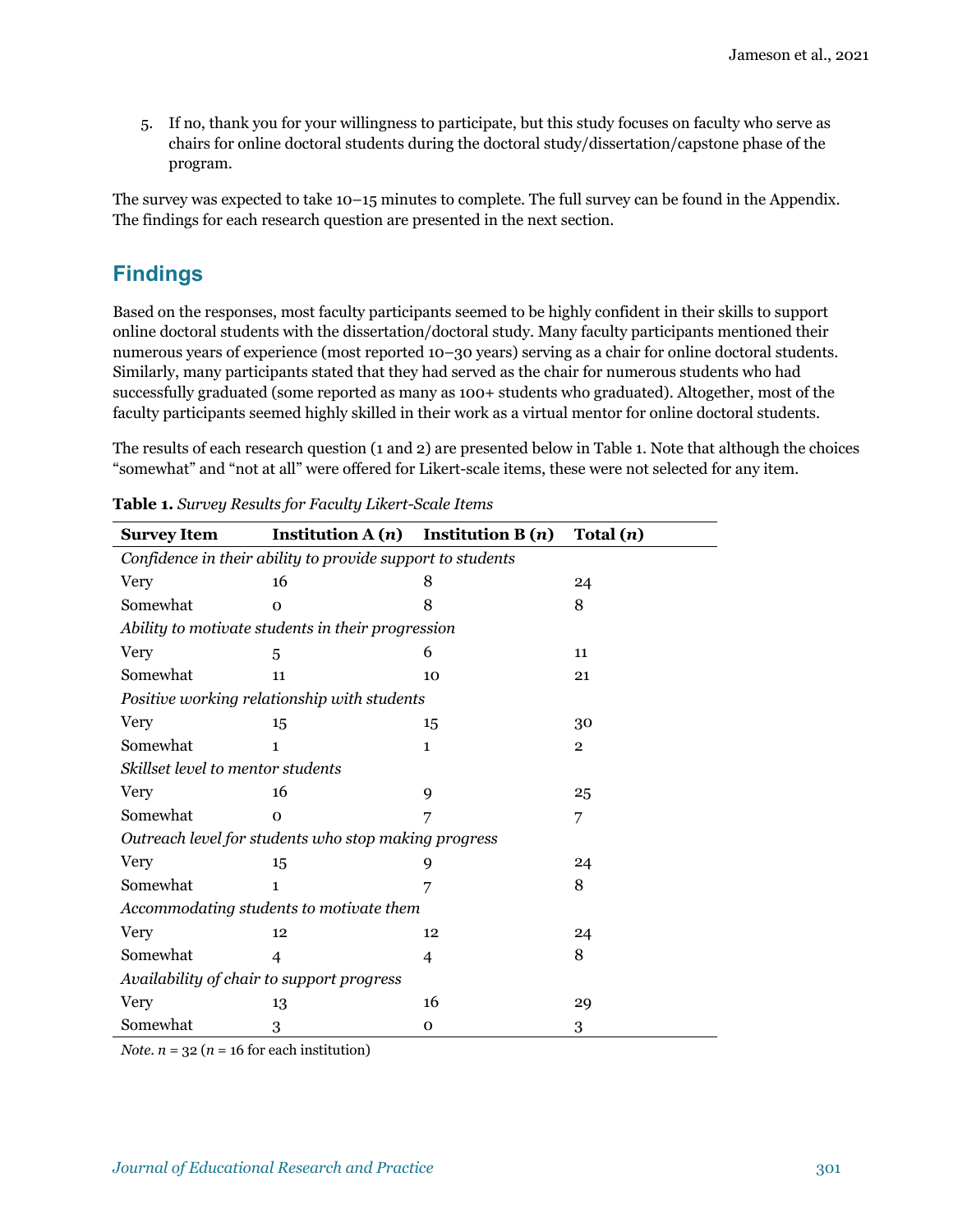Research Question 1 asked, how do virtual faculty members support motivation (i.e., autonomy, competence, and relationships) of online doctoral students? When asked how faculty members support their student's motivation to make progress, respondents stated that they developed a relationship with the student through personal connections, which may develop trust in the student's perception of the faculty member to support their progress to completion. When asked "To what extent do you feel you have the ability to…" for the following Likert-scale items, most mentioned they felt very  $(n = 30)$  or somewhat  $(n = 2)$  confident that they can develop a positive working relationship with their students. When asked to what extent they make themselves available to students, most said they believed they do so to a very  $(n = 29)$  or somewhat  $(n = 3)$ great extent.

Most stated they will customize the strategies that each student needs to feel supported. Faculty members reported that some students may need weekly video chats while others need encouraging text messages or emails. However, these high-functioning faculty members have enough autonomy and feelings of competency in their own skills to offer what is needed to support each student. In this way, faculty members declared they use an individualized approach to match the various academic needs and life situations of their students. When asked if they accommodated students and motivated them, faculty members responded that they do this to a very  $(n = 24)$  or somewhat  $(n = 8)$  great extent. Faculty members also indicated that they acknowledged students' feelings and provided positive reinforcement to motivate students forward in their research.

There was some differentiation in results between institutions A and B in the areas of having the skillset required to mentor students (Institution A: very = 16; Institution B: very = 9, somewhat = 7), and confidence in their ability to provide support to students (Institution A: very = 16; Institution B: very = 8, somewhat = 8).

Research Question 2 asked, how do virtual faculty members act as mentors to online doctoral students?

Many faculty members stated that they encourage their students to break down the dissertation process into small, observable, manageable goals and gave advice to students on how to manage their feelings and emotions toward the research process. When appropriate, faculty members also provided students additional resources and encouraged students to receive additional feedback from their dissertation committee members.

The two faculty respondents who rated somewhat on motivating students' progress stated they could do more to ensure students were moving forward. All others mentioned various things they do to motivate students' progress, such as establishing a positive working relationship with students by connecting with them (e.g., through humor, telling students stories about their own experiences as a student, and being encouraging). Other strategies, such as taking an interest in the students' lives (i.e., showing students that faculty members care) and through regular communication were also mentioned by faculty members.

Working to develop the students' competency is also crucial to promoting motivation to progress. Providing timely feedback was mentioned by most faculty members as a factor in how they support students' progress. This feedback approach also promotes a positive working relationship between the students and faculty members. Additionally, having high expectations (i.e., expecting tasks done well and timely) and providing resources as needed also helps the students develop their own competency.

When asked "what might help you expand your skills as a mentor?" many faculty members said that additional training on this topic as well as other specific areas (e.g., quantitative skills) would be helpful. Others mentioned a desire to be a part of an online forum or space where colleagues could share tips about how to support doctoral students. Several faculty members cited that being shadowed by a senior colleague who could act as a mentor for them (not a supervisor) would also be helpful; the faculty member then could get feedback on how they are supporting their students without feeling like they were being evaluated.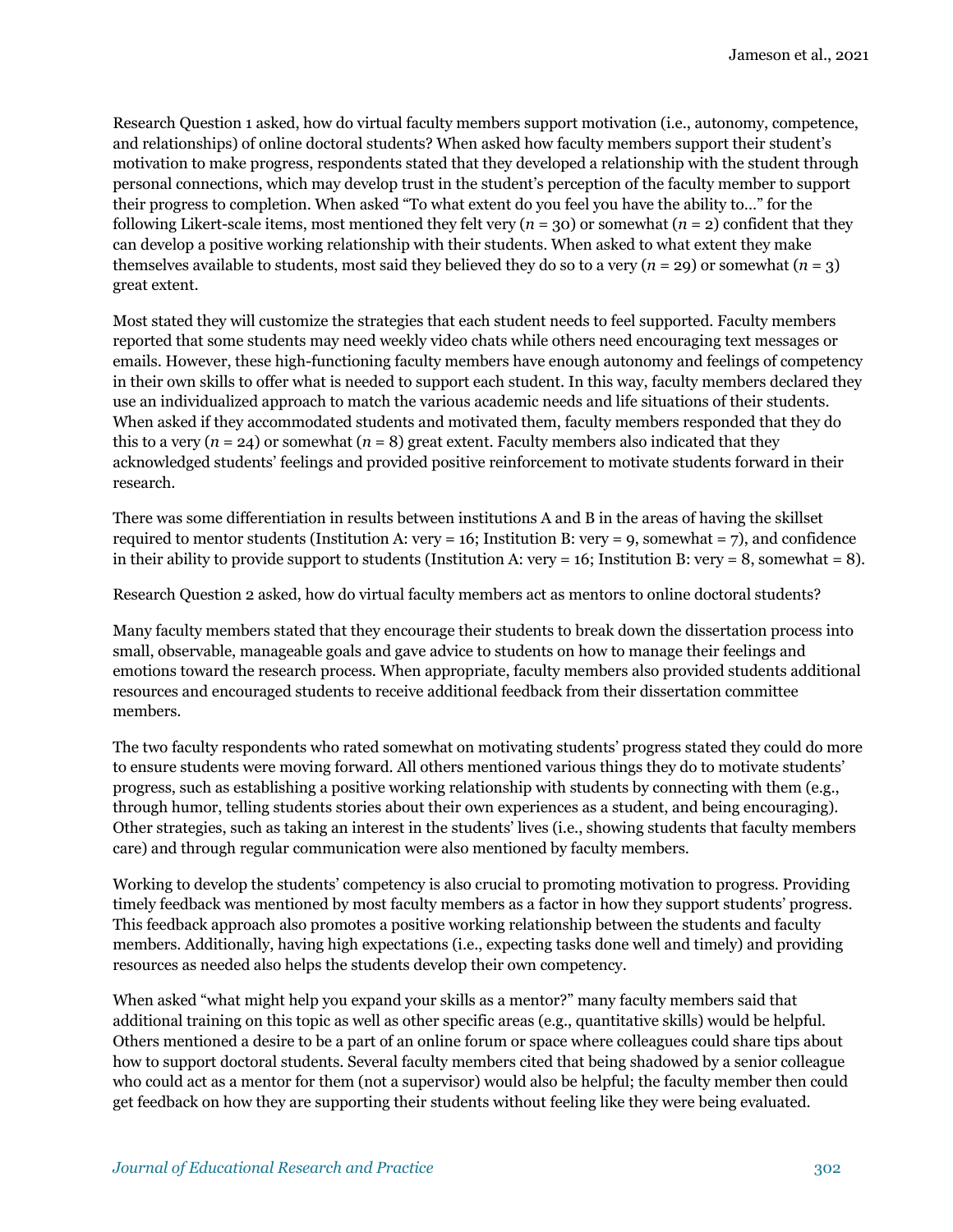### **Discussion**

#### **Developing a Positive Working Relationship**

As students are developing their own competency during the dissertation/doctoral study phase, they must rely on the competency of the faculty member to help them work through the research study. As the students make progress and achieve key milestones (e.g., passing the proposal), they feel more and more confident in the faculty chair and begin to develop their own feelings of competency about their research skills. As the relationship develops and the students continue to make progress in the study, the students' motivation continues to grow. With pain points (e.g., third member rejects the document), the chair must continue to nurture the relationship by positively encouraging the student. This positive encouragement not only nurtures the relationship between the chair and student but also further develops the students' perceptions of their own competency in research skills (Rademaker et al., 2016). Many faculty members stated that they provided student support by sharing their own research experiences and allowing students to share their frustrations throughout the process. This develops a positive working relationship between the chair and student. Many faculty members also indicated that they help provide reasonable expectations and smaller, more manageable tasks for the student to promote the students' competency. This further influences the positive working relationship between the chair and student. These findings directly illustrate the constructs of relationship and competency found in the Deci and Ryan's Self-Determination Theory (1985).

### **Developing the Student's Competency**

Many of these faculty members mentioned that they feel and demonstrate their autonomy by using the ability to change their strategies to provide support based on the student's needs. Many faculty respondents stated a desire to learn more and even be shadowed by a mentor faculty member to get feedback on their skills. This reflective attitude demonstrates the high-quality respondents as well as a desire to successfully support students in this endeavor. These findings illustrate the framework's construct of faculty autonomy in the process of developing student competency.

### **Conclusion**

High attrition rates for doctoral programs across all academic disciplines continue to be a concern (Litalien & Guay, 2015), particularly for online learning modalities (Deshpande, 2017). Students may decide to discontinue their doctoral studies because of their dissertation chair's capabilities and the challenges that they experience in conducting their research (Andrews, 2016). Dissertation chairs have an important role in guiding their mentees in their dissertation studies. However, Mirick et al. (2020) stated that "little is known about the process of becoming a chair, chairs' understanding of this role and their relationships with students, the scope of the role, and the ways these beliefs may be consistent or different from chair to chair" (p. 155).

### **For Further Research**

To better understand how faculty members can support their online learners in the dissertation process, further research can be conducted on student perceptions of how mentor faculty members support their motivation through specific guidance (e.g., feedback, tasks, communication, etc.). For example, do students feel unmotivated when they receive faculty feedback on their need to revise their original study and research ideas? Particularly, researchers can examine student performance and feelings of motivation during the dissertation stage. Rademaker et al. (2016) shared that dissertation students often have a difficult time realizing and understanding that the dissertation is a process. Moreover, students completing their doctoral program online are more likely to feel isolated; however, student motivation is a critical determinant particularly during this stage of their program for them stay connected (relatedness) and progress (Sverdlik &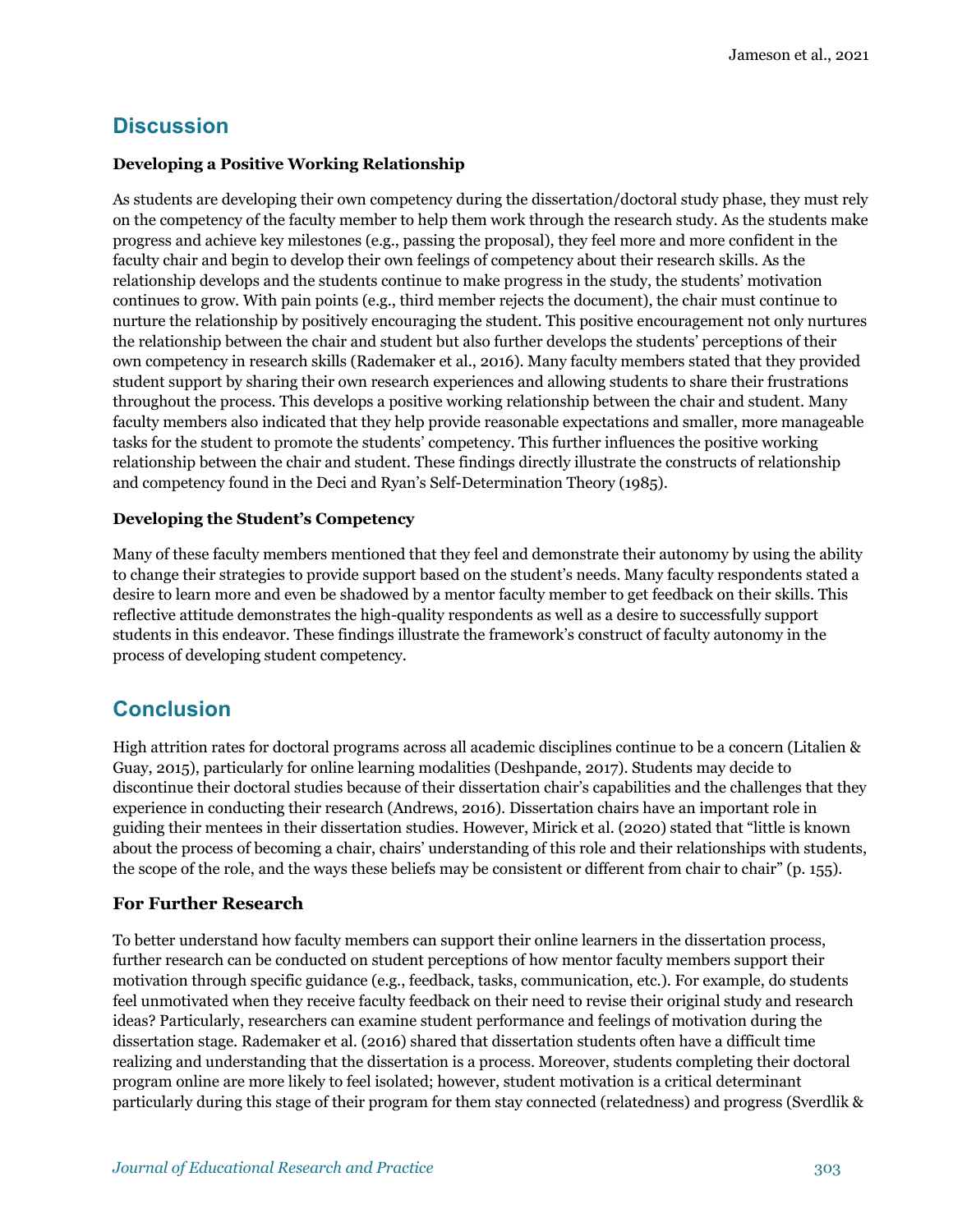Hall, 2020). Yet, dissertation chairs may experience difficulties in guiding their students and preparing them for the transition from student to independent scholar (Pifer & Baker, 2016).

Mirick et al. (2020) postulated that faculty members and students often have different perspectives on why students decide to discontinue their doctoral studies. As such, additional research needs to be conducted on better understanding how dissertation chairs can support students throughout their dissertation and developing an understanding of why students fail to complete their degrees. Further, because participants at each of the institutions we studied were required to complete slightly different faculty training, researchers could also investigate how these types of trainings possibly influence mentorship approaches. Additionally, researchers could also investigate the influence of programs offered at institutions, such as faculty mentorship programs in which novice and veteran chairs are partnered for professional development.

Other research using self-determination theory as a framework may include focusing more on autonomy and how a loss of a feeling of autonomy (from the student's perspective) may negatively influence feelings of motivation. Such a study will further the research already conducted to balance both autonomy and ensure the feasibility and rigor needed for the capstone deliverable. Additionally, research involving autonomy and its influence on faculty and how their motivation to support their students while adhering to university guidelines, policies, and other committee members' feedback influence their motivation to support students is needed. Such an investigation can also include examining if such loss of faculty autonomy also influences their motivation to stay in the profession or position.

Other research might focus on training courses specifically focused on mentoring faculty. Programs might include partnering novice and veteran chairs to share thoughts and ideas on how best to support students. Both new and long-standing faculty members may ultimately benefit from such a partnership, which may influence feelings of motivation to remain in the field and position. Ultimately, faculty members have shown that the successful mentoring of doctoral students requires a variety of strategies that involve building positive working relationships with and developing students' competency to complete their programs. Supporting online doctoral students' motivation to progress and, ultimately, graduate is key to serving students and higher education at large to develop future scholars for positive social change.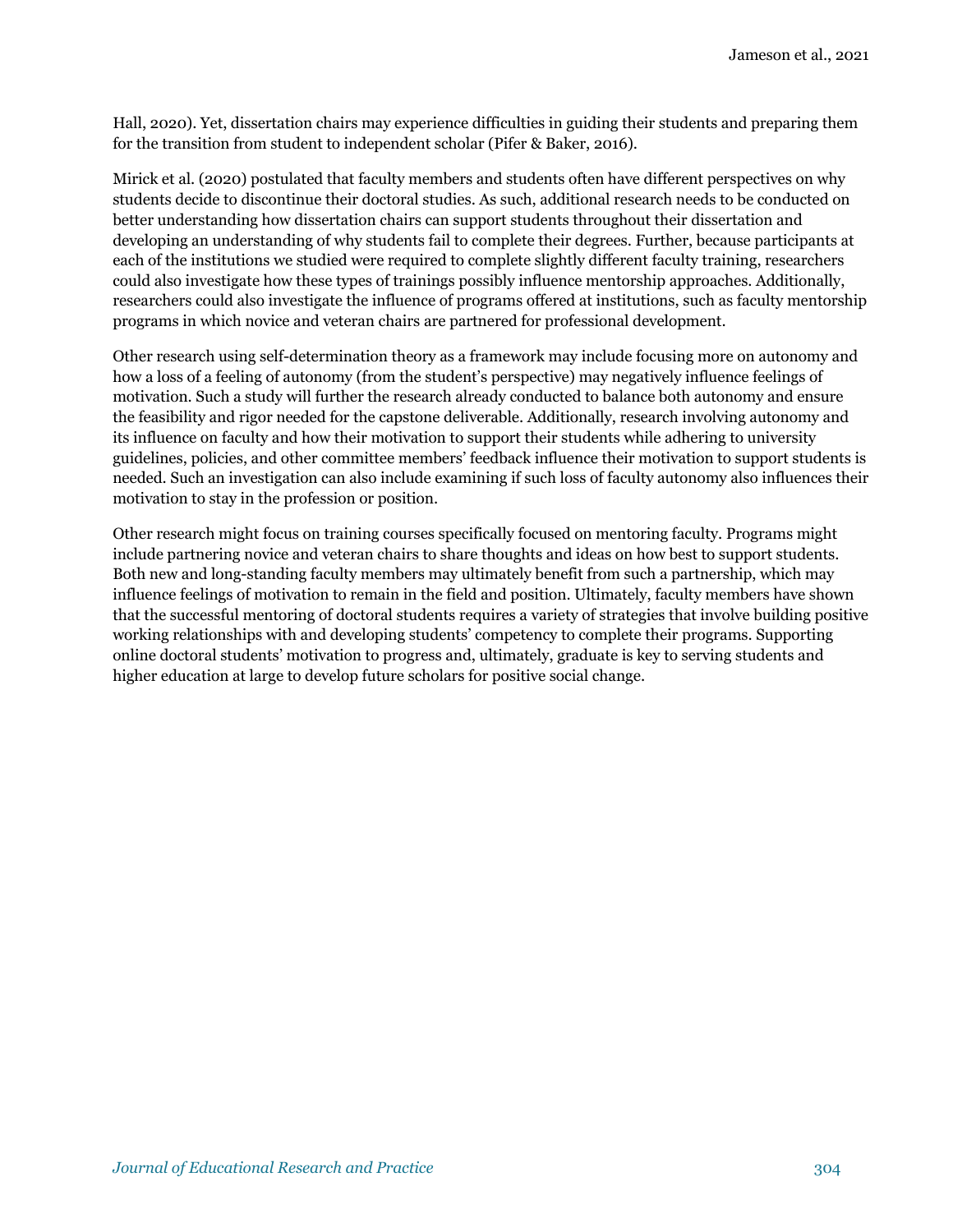### **References**

- Andrews, K. (2016). Correlation between mentors and learners perceptions of mentors behaviors in completing online doctoral dissertations. *Journal of Higher Education Theory and Practice, 16*(2), 71–80.
- Bohan, C. H., & Perrotta, K. A. (2020). A reflective study of online faculty teaching experiences in higher education. *Educational Policy Studies Faculty Publications 31*.
- DeCharms, R. C. (1968). *Personal causation: The internal affective determinants of behavior*. Academic Press.
- Deci, E. L., & Ryan, R. M. (1985). *Intrinsic motivation and self-determination in human behavior*. Plenum. https://doi.org/10.1007/978-1-4899-2271-7
- Deshpande, A. (2017). Faculty best practices to support students in the "virtual doctoral land." *Higher Education for the Future, 4*(1), 12–30. https://doi.org/10.1177/2347631116681211
- Flavell, J. H. (1999). Development of children's knowledge about the mental world. *International Journal of Behavioral Development, 24*(1), 15–23. https://doi.org/10.1080/016502500383421
- Kayapinar, U. (2016). A study on reflection in in-service teacher development: Introducing reflective practitioner development model. *Educational Sciences: Theory & Practice, 16*(5), 1671– 1691. https://doi.org/10.12738/estp.2016.5.0077
- Kumar, S. & Johnson, M. (2017). Mentoring doctoral students online: mentor strategies and challenges. Mentoring & Tutoring: Partnership in Learning, 25(2), 202–222, https://doi.org/10.1080/13611267.2017.1326693
- Kumar, S., & Coe, C. (2017). Mentoring and student support in online doctoral programs. *American Journal of Distance Education,* 31(2), 128–142. https://doi.org/10.1080/08923647.2017.1300464
- Litalien, D., & Guay, F. (2015). Dropout intentions in PhD studies: A comprehensive model based on interpersonal relationships and motivational resources. *Contemporary Educational Psychology, 41,* 218–231. https://doi.org/10.1016/j.cedpsych.2015.03.004
- Mahsood, N., Ahaan, A., Atzai, N., & Aziz, S. (2018). Teacher's perceptions of faculty development workshop. *Kaohsiung Journal of Medical Sciences*, *11*, 129–132.
- Mirick, R. G., Davis, A., & Wladkowski, S. P. (2020). Social work dissertation committee chairs' perceptions of their roles. *Journal of Social Work Education, 56*(1), 155–169. https://doi.org/10.1080/10437797.2019.1642273
- Pifer, M. J., & Baker, V. L. (2016). Stage-based challenges and strategies for support in doctoral education: A practical guide for students, faculty members, and program administrators. *International Journal of Doctoral Studies, 11*, 15–34. http://ijds.org/Volume11/IJDSv11p015-034Pifer2155.pdf
- Rademaker, L. L., O'Connor Duffy, J., Wetzler, E., & Zaikina-Montgomery, H. (2016). Chair perceptions of trust between mentor and mentee in online doctoral dissertation mentoring. *Online Learning, 20*(1), 57–69. https://doi.org/10.24059/olj.v20i1.605
- Ryan, R. M., & Deci, E. L. (2000). Self-determination theory and the facilitation of intrinsic motivation, social development, and well-being. *American Psychologist, 55*(1), 68–78. https://doi.org/10.1037//0003- 066x.55.1.68
- Saiyad, S., Virk, A., Mahajan, R., & Singh, T. (2020). Online teaching in medical training: Establishing good online teaching practices from cumulative experience. *International Journal of Applied & Basic Medical Research, 10*(3), 149–155. https://doi.org/10.4103/ijabmr.IJABMR\_358\_20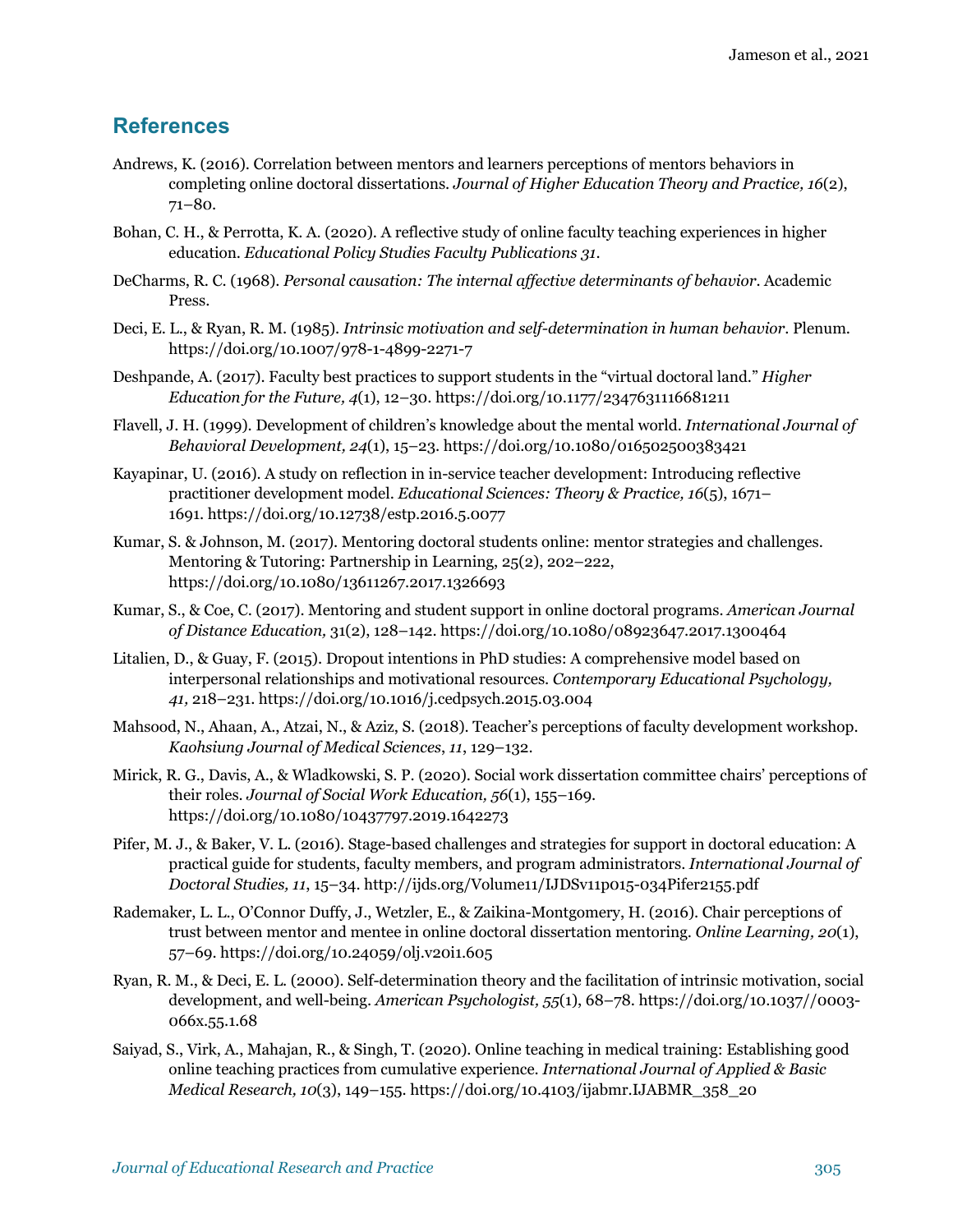- Steinert, Y., Mann, K., Anderson, B., Barnett, B. M., Centeno, A., Naismith, L., Prideaux, D., Spencer, J., Tullo, E., Viggiano, T., Ward, H., & Dolmans, D. (2016). A systematic review of faculty development initiatives designed to enhance teaching effectiveness: A 10-year update: BEME Guide No. 40. *Medical Teacher, 38*(8), 769–786.
- Sverdlik, A., & Hall, N. C. (2020). Not just a phase: Exploring the role of program stage on well-being and motivation in doctoral students. *Journal of Adult and Continuing Education, 26*(1), 97–124. https://doi.org/10.1177/1477971419842887
- Taylor, D., Grant, J., Hossam, H., Grant, L., Marei, H., & Venkatramana, M. (2020). Transformation to learning from a distance. *MedEdPublish*, *9*(1), 76. https://doi.org/10.15694/mep.2020.000076.1
- Templeton, R. (2016). Doctorate motivation: An (auto)ethnography. *Australian University Review, 58*(1), 39–44*.*
- Thunborg, C., Bron, A., & Edström, E. (2013). Motives, commitment and student identity in higher education—experiences of non-traditional students in Sweden. *Studies in the Education of Adults, 45*(2), 177–193. https://doi.org/10.1080/02660830.2013.11661650
- Yin, R. K. (2003). *Case study research: Design and methods.* Sage.
- Yin, R. K. (2014). *Case study research.* Sage.